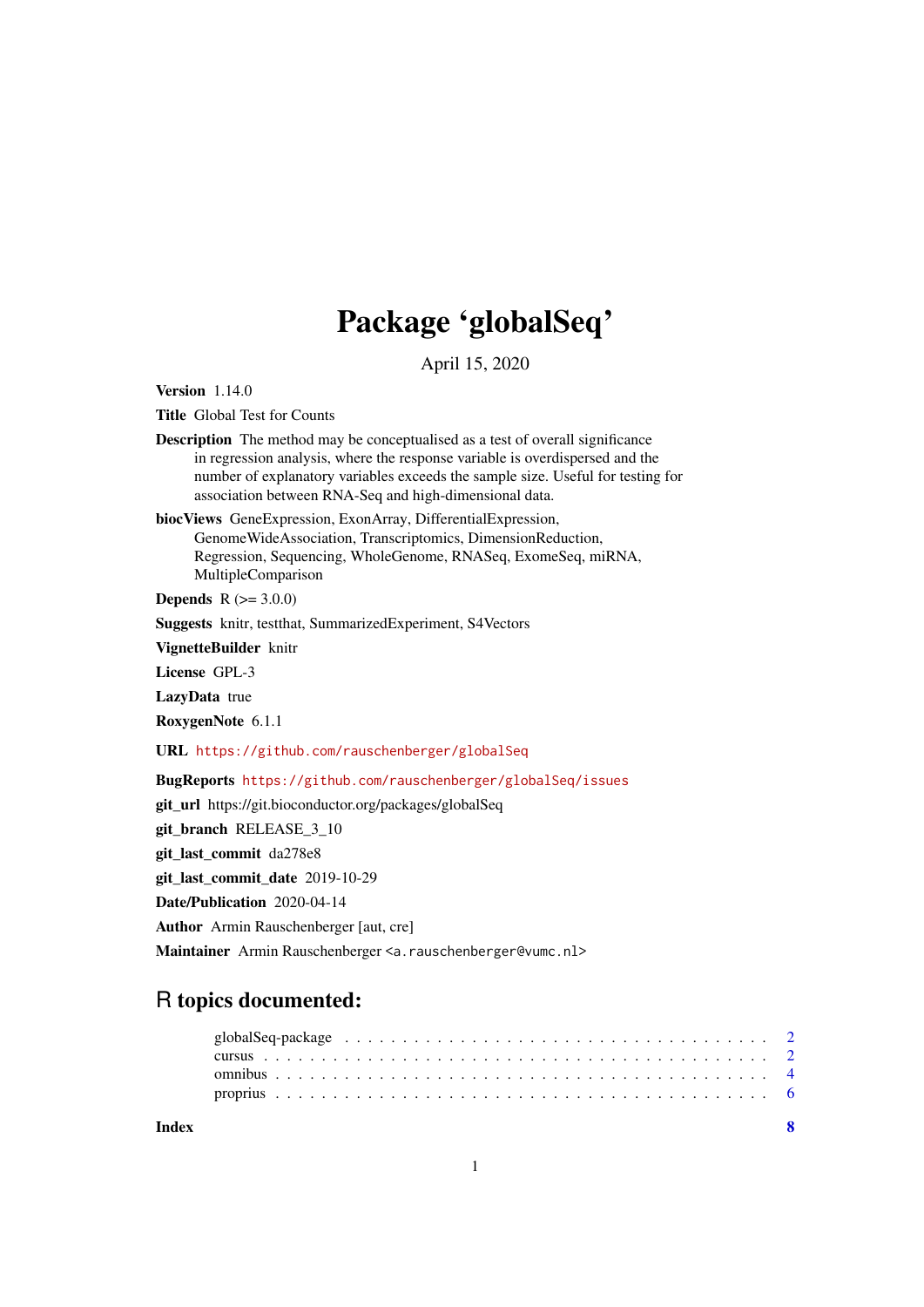<span id="page-1-0"></span>globalSeq-package *Negative binomial global test*

#### <span id="page-1-2"></span>Description

Testing for association between RNA-Seq and other genomic data is challenging due to high variability of the former and high dimensionality of the latter.

Using the negative binomial distribution and a random effects model, we developed an omnibus test that overcomes both difficulties. It may be conceptualised as a test of overall significance in regression analysis, where the response variable is overdispersed and the number of explanatory variables exceeds the sample size.

The proposed method can detect genetic and epigenetic alterations that affect gene expression. It can examine complex regulatory mechanisms of gene expression.

#### Getting started

[omnibus](#page-3-1) tests entire covariate sets [proprius](#page-5-1) shows individual contributions [cursus](#page-1-1) analyses the whole genome

The following command opens the vignette: utils::vignette("globalSeq")

#### More information

A Rauschenberger, MA Jonker, MA van de Wiel, and RX Menezes (2016). "Testing for association between RNA-Seq and high-dimensional data", *BMC Bioinformatics*. 17:118. [html](http://dx.doi.org/10.1186/s12859-016-0961-5) [pdf](http://www.biomedcentral.com/content/pdf/s12859-016-0961-5.pdf) (open access)

<a.rauschenberger@vumc.nl>

<span id="page-1-1"></span>cursus *Genome-wide analysis*

#### Description

This function tests for associations between gene expression or exon abundance (Y) and genetic or epigenetic alterations (X). Using the locations of genes (Yloc), and the locations of genetic or epigenetic alterations (Xloc), the expression of each gene is tested for associations with alterations on the same chromosome that are closer to the gene than a given distance (window).

#### Usage

```
cursus(Y, Yloc, X, Xloc, window,
        Ychr = NULL, Xchr = NULL,
        offset = NULL, group = NULL,
        perm = 1000, nodes = 2,
        phi = NULL, kind = 0.01)
```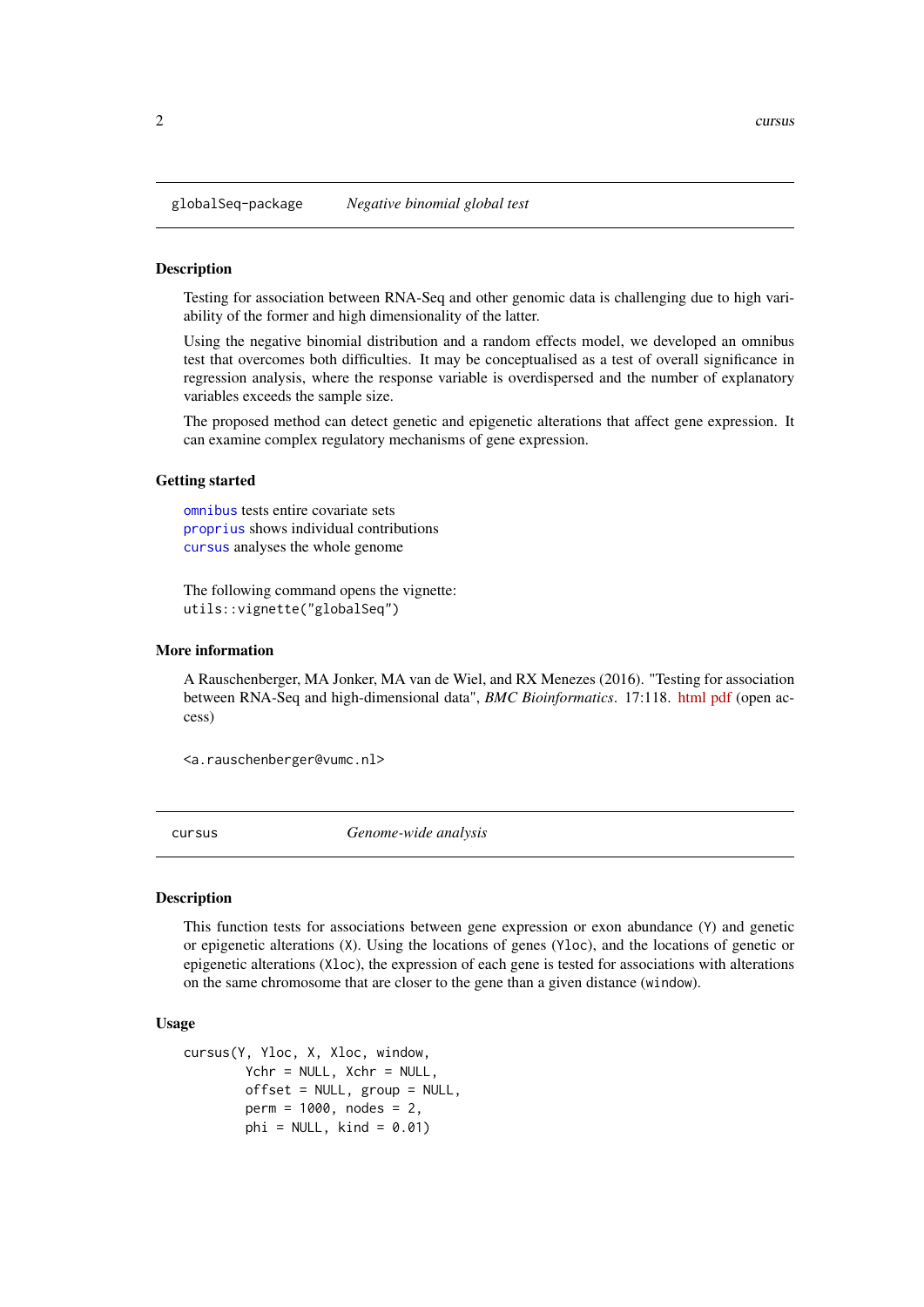#### <span id="page-2-0"></span>cursus 3

#### Arguments

| Υ      | <b>RNA-Seq data:</b> numeric matrix with q rows (genes) and n columns (samples);<br>or a Summarized Experiment object                         |
|--------|-----------------------------------------------------------------------------------------------------------------------------------------------|
| Yloc   | <b>location RNA-Seq:</b> numeric vector of length q (point location); numeric matrix<br>with q rows and two columns (start and end locations) |
| X      | <b>genomic profile:</b> numeric matrix with p rows (covariates) and n columns (sam-<br>ples)                                                  |
| Xloc   | <b>location covariates:</b> numeric vector of length p                                                                                        |
| window | maximum distance: non-negative real number                                                                                                    |
| Ychr   | chromosome RNA-Seq: factor of length q                                                                                                        |
| Xchr   | chromosome covariates: factor of length p                                                                                                     |
| offset | numeric vector of length n                                                                                                                    |
| group  | confounding variable: factor of length n                                                                                                      |
| perm   | number of iterations: positive integer                                                                                                        |
| nodes  | number of cluster nodes for parallel computation                                                                                              |
| phi    | dispersion parameters: vector of length q                                                                                                     |
| kind   | computation: number between 0 and 1                                                                                                           |

#### Details

Note that Yloc, Xloc and window must be given in the same unit, usually in base pairs. If Yloc indicates interval locations, and window is zero, then only covariates between the start and end location of the gene are of interest. Typically window is larger than one million base pairs.

If Y and X include data from a single chromosome, Ychr and Xchr are redundant. If Y or X include data from multiple chromosomes, Ychr and Xchr should be specified in order to prevent confusion between chromosomes.

For the simultaneous analysis of **multiple genomic profiles** X should be a list of numeric matrices with n columns (samples), Xloc a list of numeric vectors, and window a list of non-negative real numbers. If provided, Xchr should be alist of of numeric vectors.

The offset is meant to account for different **libary sizes**. By default the offset is calculated based on Y. Different library sizes can be ignored by setting the offset to rep(1,n).

The user can provide the **confounding** variable group. Note that each level of group must appear at least twice in order to allow stratified permutations.

Efficient alternatives to classical **permutation** (kind=1) are the method of control variates (kind=0) and permutation in chunks  $(0 \lt kind \lt 1)$  [details.](#page-0-0)

#### Value

The function returns a dataframe, with the p-values in the first row and the test statistics in the second row.

#### References

A Rauschenberger, MA Jonker, MA van de Wiel, and RX Menezes (2016). "Testing for association between RNA-Seq and high-dimensional data", *BMC Bioinformatics*. 17:118. [html](http://dx.doi.org/10.1186/s12859-016-0961-5) [pdf](http://www.biomedcentral.com/content/pdf/s12859-016-0961-5.pdf) (open access)

RX Menezes, M Boetzer, M Sieswerda, GJB van Ommen, and JM Boer (2009). "Integrated analysis of DNA copy number and gene expression microarray data using gene sets", *BMC Bioinformatics*. 10:203. [html](http://dx.doi.org/10.1186/1471-2105-10-203) [pdf](http://www.biomedcentral.com/content/pdf/1471-2105-10-203.pdf) (open access)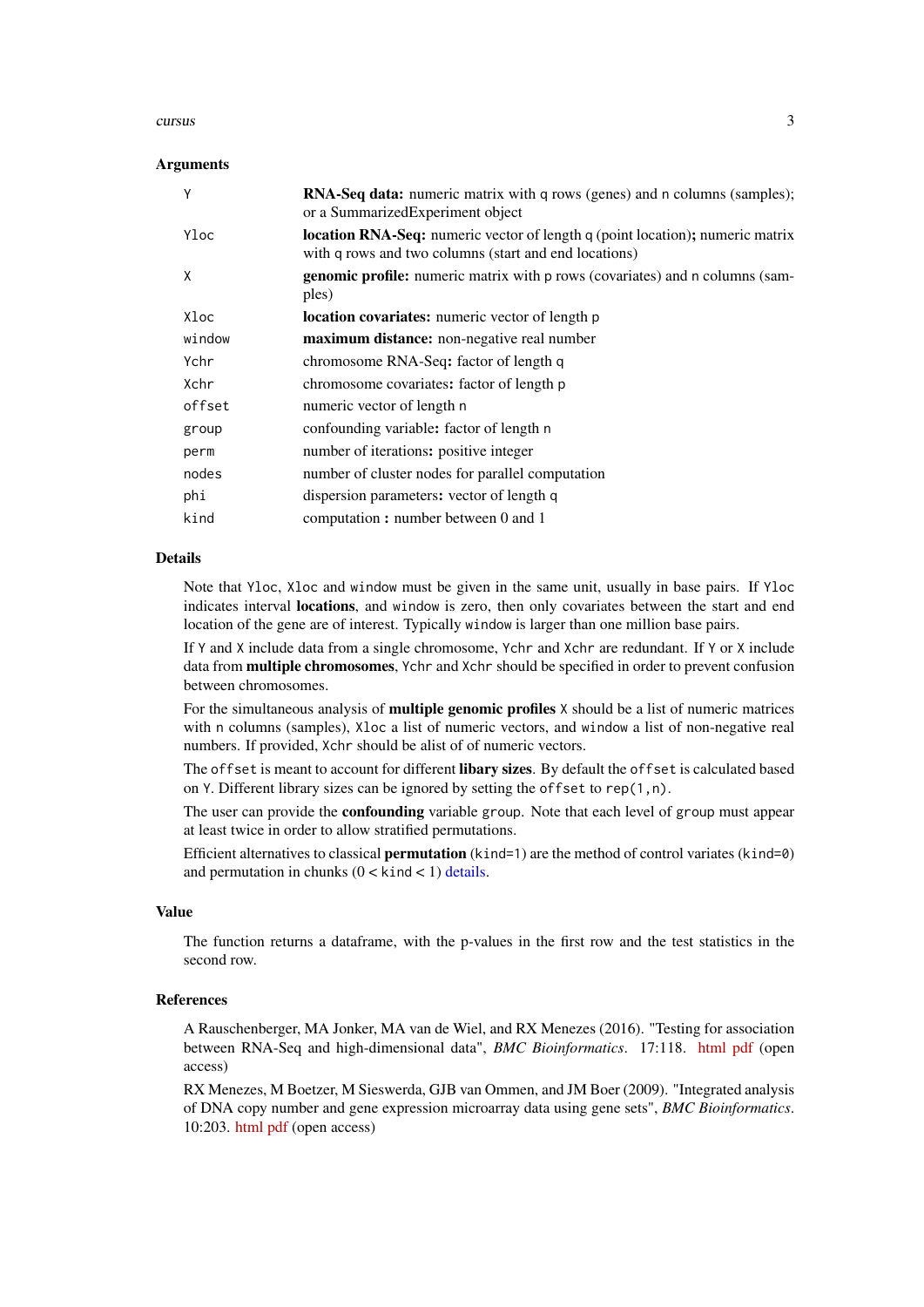#### See Also

The function [omnibus](#page-3-1) tests for associations between an overdispersed response variable and a highdimensional covariate set. The function [proprius](#page-5-1) calculates the contributions of individual samples or covariates to the test statistic. All other function of the R package [globalSeq](#page-1-2) are [internal](#page-0-0).

#### Examples

```
# simulate high-dimensional data
n \le -30; q \le -10; p \le -100Y <- matrix(rnbinom(q*n,mu=10,
    size=1/0.25),nrow=q,ncol=n)
X <- matrix(rnorm(p*n),nrow=p,ncol=n)
Yloc \leq seq(0,1, length.out=q)
Xloc <- seq(0,1,length.out=p)
window <- 1
# hypothesis testing
```
cursus(Y,Yloc,X,Xloc,window)

<span id="page-3-1"></span>

omnibus *Omnibus test*

#### Description

Test of association between a count response and one or more covariate sets. This test may be conceptualised as a test of overall significance in regression analysis, where the response variable is overdispersed, and where the number of explanatory variables (p) exceeds the sample size (n). The negative binomial distribution accounts for overdispersion and a random effect model accounts for high dimensionality (p»n).

#### Usage

```
omnibus(y, X, offset = NULL, group = NULL,mu = NULL, phi = NULL,perm = 1000, kind = 1)
```
#### Arguments

| y      | <b>response variable:</b> numeric vector of length n                                                                                                                              |
|--------|-----------------------------------------------------------------------------------------------------------------------------------------------------------------------------------|
| X      | <b>one covariate set:</b> numeric matrix with n rows (samples) and p columns (co-<br>variates);<br><b>multiple covariate sets:</b> list of numeric matrices with n rows (samples) |
| offset | numeric vector of length n                                                                                                                                                        |
| group  | confounding variable: factor of length n                                                                                                                                          |
| mu     | mean parameters: numeric vector of length 1 or n                                                                                                                                  |
| phi    | dispersion parameter: non-negative real number                                                                                                                                    |
| perm   | number of iterations: positive integer                                                                                                                                            |
| kind   | computation: number between 0 and 1                                                                                                                                               |
|        |                                                                                                                                                                                   |

<span id="page-3-0"></span>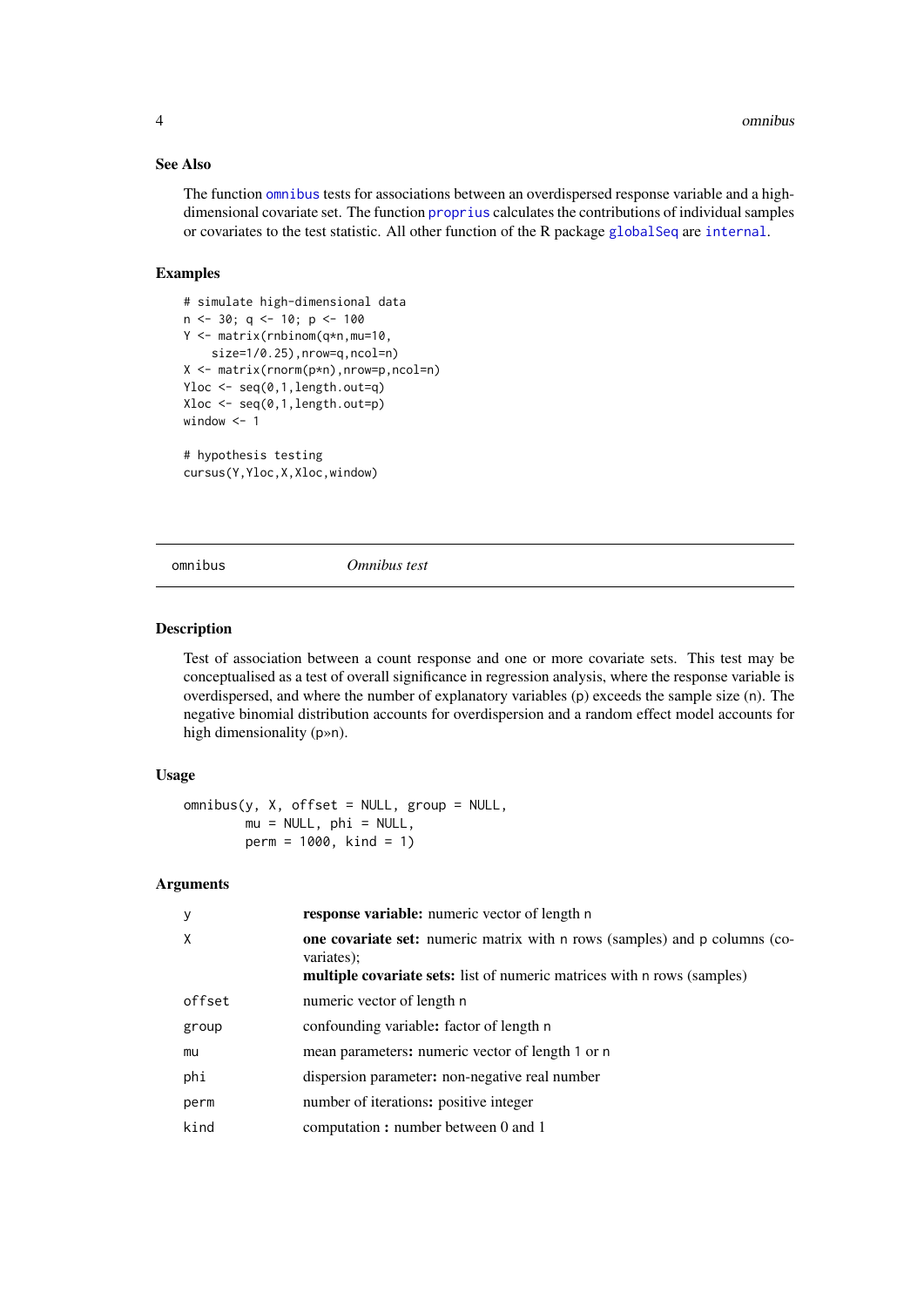#### <span id="page-4-0"></span>omnibus 5

#### Details

The user can provide a common mu for all samples or sample-specific mu, and a common phi. Setting phi equal to zero is equivalent to using the Poisson model. If mu is missing, then mu is estimated from y. If phi is missing, then mu and phi are estimated from y. The offset is only taken into account for estimating mu or phi. By default the offset is rep(1,n).

The user can provide the **confounding** variable group. Note that each level of group must appear at least twice in order to allow stratified permutations.

Efficient alternatives to classical **permutation** (kind=1) are the method of control variates (kind=0) and permutation in chunks  $(0 \lt kind \lt 1)$  [details.](#page-0-0)

#### Value

The function returns a dataframe, with the p-value in the first column, and the test statistic in the second column.

#### References

A Rauschenberger, MA Jonker, MA van de Wiel, and RX Menezes (2016). "Testing for association between RNA-Seq and high-dimensional data", *BMC Bioinformatics*. 17:118. [html](http://dx.doi.org/10.1186/s12859-016-0961-5) [pdf](http://www.biomedcentral.com/content/pdf/s12859-016-0961-5.pdf) (open access)

RX Menezes, L Mohammadi, JJ Goeman, and JM Boer (2016). "Analysing multiple types of molecular profiles simultaneously: connecting the needles in the haystack", *BMC Bioinformatics*. 17:77. [html](http://dx.doi.org/10.1186/s12859-016-0926-8) [pdf](http://www.biomedcentral.com/content/pdf/s12859-016-0926-8.pdf) (open access)

S le Cessie, and HC van Houwelingen (1995). "Testing the fit of a regression model via score tests in random effects models", *Biometrics*. 51:600-614. [html](http://dx.doi.org/10.2307/2532948) [pdf](http://www.jstor.org/stable/pdf/2532948.pdf?acceptTC=true) (restricted access)

#### See Also

The function [proprius](#page-5-1) calculates the contributions of individual samples or covariates to the test statistic. The function [cursus](#page-1-1) tests for association between RNA-Seq and local genetic or epigenetic alternations across the whole genome. All other functions of the R package [globalSeq](#page-1-2) are [internal](#page-0-0).

#### Examples

```
# simulate high-dimensional data
n \le -30; p \le -100y <- rnbinom(n,mu=10,size=1/0.25)
X <- matrix(rnorm(n*p),nrow=n,ncol=p)
# hypothesis testing
omnibus(y,X)
```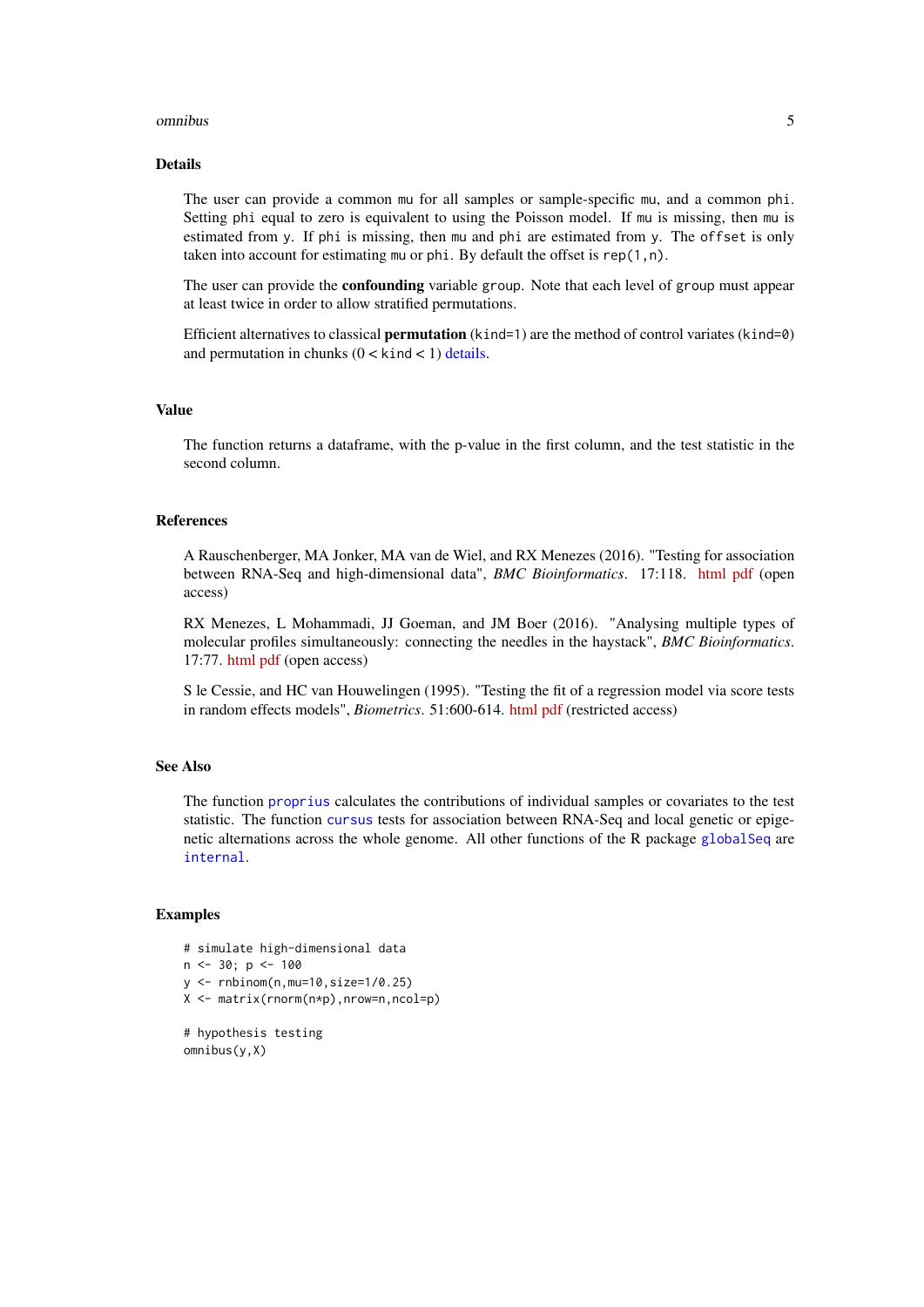<span id="page-5-1"></span><span id="page-5-0"></span>

#### Description

Even though the function [omnibus](#page-3-1) tests a single hypothesis on a whole covariate set, this function allows to calculate the individual contributions of n samples or p covariates to the test statistic.

#### Usage

```
proprius(y, X, type, offset = NULL, group = NULL,mu = NULL, phi = NULL.
        alpha = NULL, perm = 1000, plot = TRUE)
```
#### Arguments

| У      | <b>response variable:</b> numeric vector of length n                           |
|--------|--------------------------------------------------------------------------------|
| X      | covariate set: numeric matrix with n rows (samples) and p columns (covariates) |
| type   | character 'covariates' or 'samples'                                            |
| offset | numeric vector of length n                                                     |
| group  | confounding variable: factor of length n                                       |
| mu     | mean parameters: numeric vector of length 1 or n                               |
| phi    | dispersion parameter: non-negative real number                                 |
| alpha  | significance level: real number between 0 and 1                                |
| perm   | number of iterations: positive integer                                         |
| plot   | plot of results: logical                                                       |
|        |                                                                                |

#### Details

The user can provide a common mu for all samples or sample-specific mu, and a common phi. Setting phi equal to zero is equivalent to using the Poisson model. If mu is missing, then mu is estimated from y. If phi is missing, then mu and phi are estimated from y. The offset is only taken into account for estimating mu or phi.

The user can provide the confounding variable group. Note that each level of group must appear at least twice in order to allow stratified permutations.

#### Value

If alpha=NULL, then the function returns a numeric vector, and else a list of numeric vectors.

#### References

A Rauschenberger, MA Jonker, MA van de Wiel, and RX Menezes (2016). "Testing for association between RNA-Seq and high-dimensional data", *BMC Bioinformatics*. 17:118. [html](http://dx.doi.org/10.1186/s12859-016-0961-5) [pdf](http://www.biomedcentral.com/content/pdf/s12859-016-0961-5.pdf) (open access)

JJ Goeman, SA van de Geer, F de Kort, and HC van Houwelingen (2004). "A global test for groups of genes: testing association with a clinical outcome", *Bioinformatics*. 20:93-99. [html](http://dx.doi.org/10.1093/bioinformatics/btg382) [pdf](http://bioinformatics.oxfordjournals.org/content/20/1/93.full.pdf) (open access)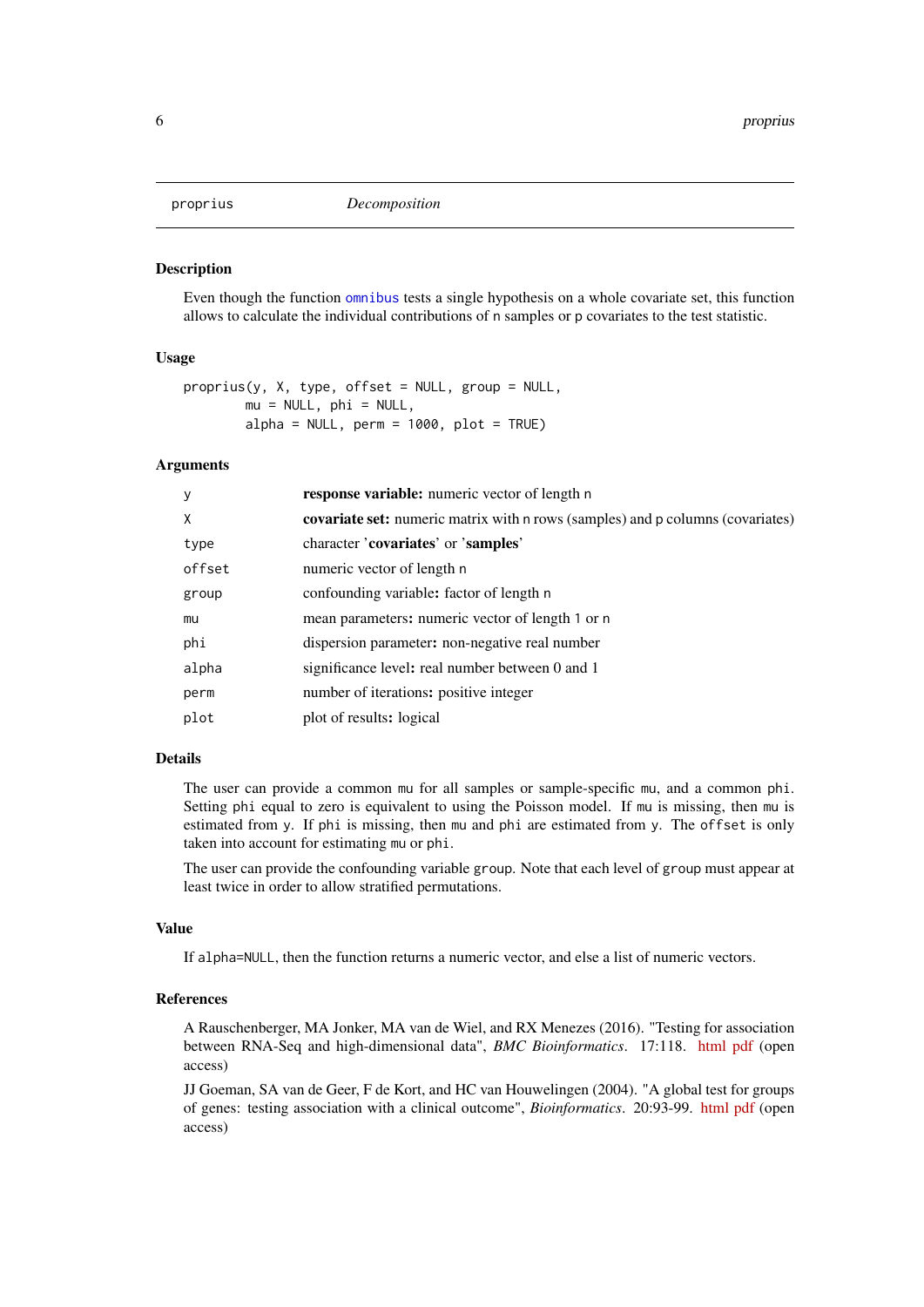#### <span id="page-6-0"></span>proprius to the contract of the contract of the contract of the contract of the contract of the contract of the contract of the contract of the contract of the contract of the contract of the contract of the contract of th

#### See Also

The function [omnibus](#page-3-1) tests for associations between an overdispersed response variable and a highdimensional covariate set. The function [cursus](#page-1-1) tests for association between RNA-Seq and local genetic or epigenetic alternations across the whole genome. All other functions of the R package [globalSeq](#page-1-2) are [internal](#page-0-0).

### Examples

```
# simulate high-dimensional data
```
- $n < -30; p < -100$
- $y \leftarrow \text{rhinom}(n, mu=10, size=1/0.25)$

```
X <- matrix(rnorm(n*p),nrow=n,ncol=p)
```

```
# decomposition
proprius(y,X,type="samples")
proprius(y,X,type="covariates")
```